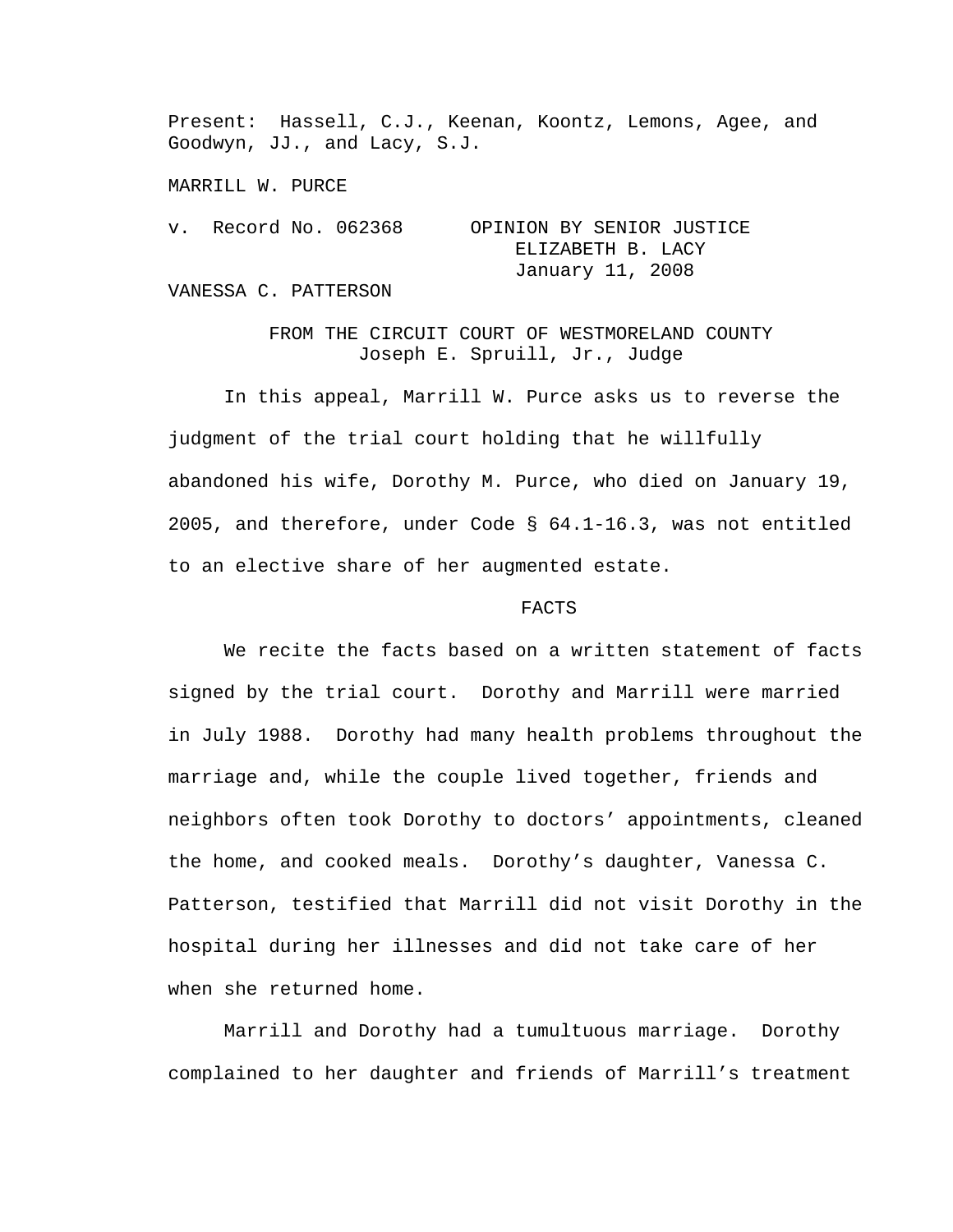of her. In April 1997, Dorothy obtained a protective order against Marrill based on his physical abuse of her, and she renewed the order a few months later. The protective order expired in June 1998, and the parties resumed cohabitation. In October of 1998, Dorothy sought another protective order, claiming she was under severe stress because Marrill's girlfriend was harassing her, Marrill was drinking and staying out late every night, and she was afraid that she might have a stroke. The court denied the protective order.

In June 2000, Dorothy and Marrill agreed that Dorothy would leave the marital residence. After the separation, in August 2000, Dorothy sought a third protective order, claiming Marrill had threatened to kill her; the petition was denied. Dorothy filed a fourth petition for a protective order in June 2002, claiming among other things that Marrill hurt her arm and threatened her; however, she withdrew this petition.

 Dorothy filed for a divorce in January 2003, identifying the grounds for the divorce as living separate and apart for more than one year. The divorce decree was never issued, and the parties remained legally married at the time of Dorothy's death.

 Dorothy brought into the marriage rental properties she owned. Marrill, on the other hand, was retired during most of the marriage. Marrill did not participate in the management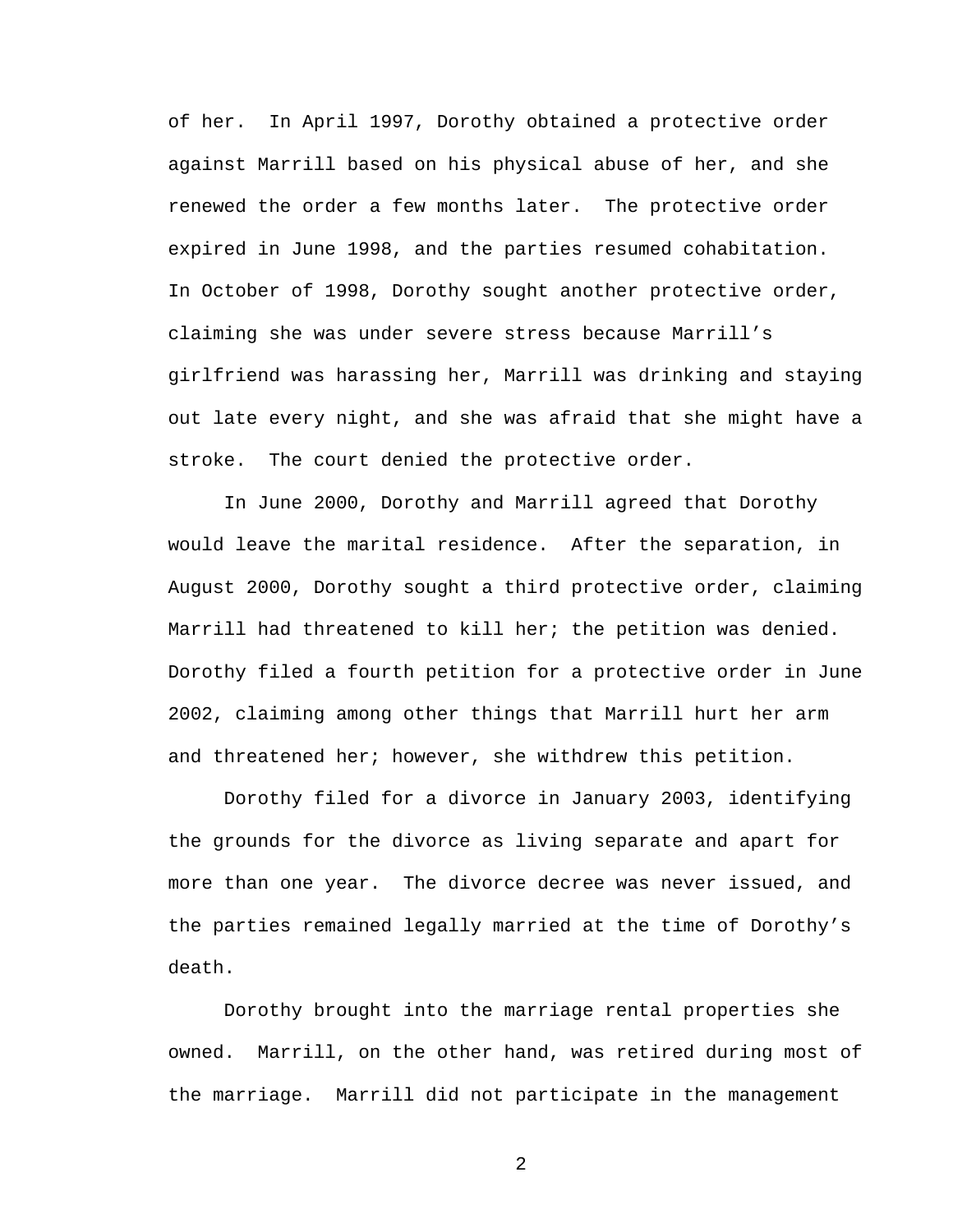of the rental properties, and he did not provide any financial support to Dorothy after the separation. During her last illness, Dorothy lived with her daughter in New Jersey. Marrill did not know Dorothy was in New Jersey, nor did he visit, call, or otherwise communicate with her.

## DISCUSSION

In this appeal, Marrill first asserts that in determining whether he abandoned his wife, the trial court erred in considering facts occurring subsequent to the couple's agreedupon separation. Marrill argues that post-separation conduct is not relevant to whether one spouse abandoned the other. We disagree.

Code § 64.1-16.3(A) specifically addresses the period of abandonment that is relevant to a claim for an elective share:

If a husband or wife willfully deserts or abandons his or her spouse and such desertion or abandonment continues until the death of the spouse, the party who deserted the deceased spouse shall be barred of all interest in the estate of the other by intestate succession, elective share, exempt property, family allowance, and homestead allowance.

(Emphasis added.) The clear language of this Code section requires a court to determine whether the willful desertion or abandonment continued "until the death of the spouse" and that determination is not limited to consideration of actions occurring prior to a separation, should one have occurred. "In construing a statute, we must apply its plain meaning, and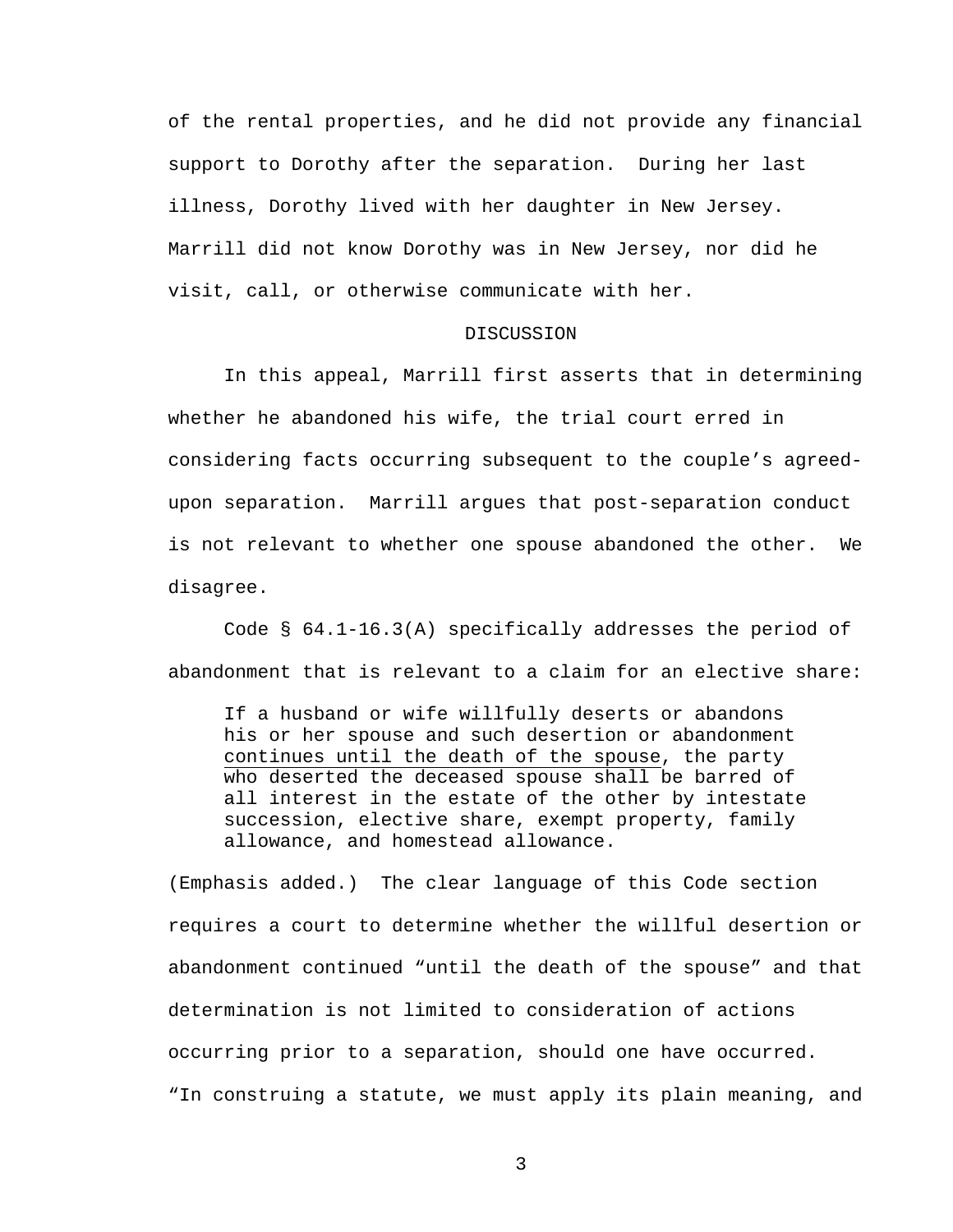'we are not free to add [to] language, nor to ignore language, contained in statutes.' " BBF, Inc. v. Alstom Power, Inc., 274 Va. 326, 331, 645 S.E.2d 467, 469 (2007) (quoting SIGNAL Corp. v. Keane Fed. Sys., 265 Va. 38, 46, 574 S.E.2d 253, 257 (2003)). Based on the statutory language recited above, we conclude that the trial court did not err in considering facts occurring subsequent to the separation in determining whether Marrill willfully abandoned Dorothy for purposes of entitlement to an elective share of her augmented estate.

 Marrill's remaining four assignments of error challenge the sufficiency of the evidence to support a finding of abandonment. Whether Marrill abandoned Dorothy is a mixed question of law and fact. Thus, "we give deference to the trial court's findings of fact and view the facts in the light most favorable to the prevailing party, but we review the trial court's application of the law to those facts de novo." Collins v. First Union Nat'l Bank, 272 Va. 744, 749, 636 S.E.2d 442, 446 (2006).

The term "abandonment" is not defined in the statutes governing elective share claims. We agree with the parties that principles developed in domestic relations law relating to abandonment are helpful in determining the issue of abandonment under Code § 64.1-16.3.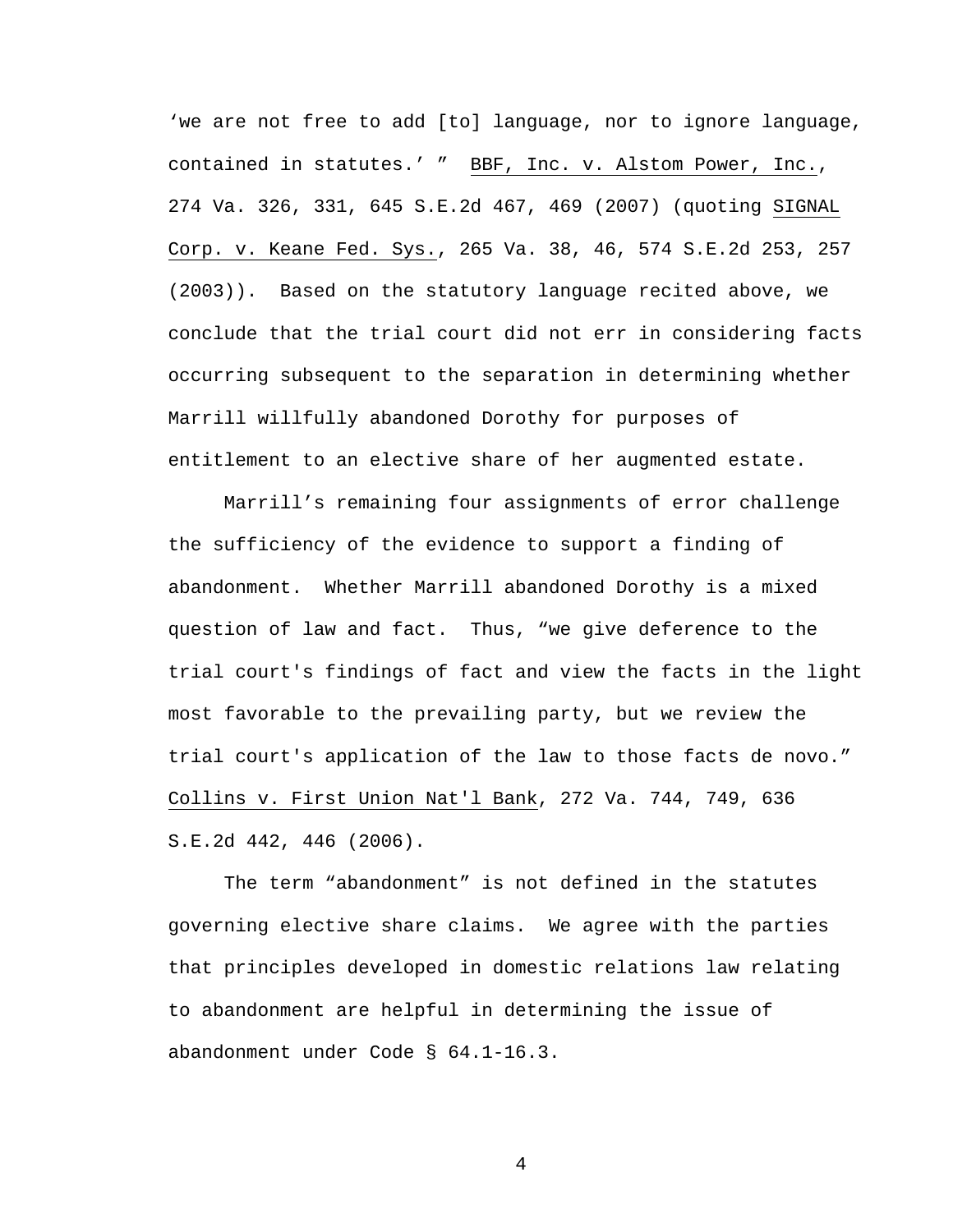In the domestic relations context, "abandonment" is generally used synonymously with "desertion." This Court has defined desertion as "a breach of matrimonial duty – an actual breaking off of the matrimonial cohabitation coupled with an intent to desert in the mind of the deserting party." Petachenko v. Petachenko, 232 Va. 296, 298-99, 350 S.E.2d 600, 602 (1986). Domestic relations cases have considered "matrimonial duty" to include cooking, cleaning, support, and contributing to the well-being of the family. See Goodwyn v. Goodwyn, 222 Va. 53, 54-55, 278 S.E.2d 813-14 (1981); Fussell v. Fussell, 182 Va. 720, 722, 30 S.E.2d 555, 556 (1944). Mindful of these domestic relations cases, in resolving the issue in this case we will use the word "abandonment" to mean a termination of the normal indicia of a marital relationship combined with an intent to abandon the marital relationship.

While the term "abandonment" is similarly defined for purposes of domestic relations and elective share matters, there are significant differences in the analysis of the evidence when resolving the issue in the domestic relations and elective share contexts. For example, as we have noted, the relevant time period for determining abandonment for purposes of Code § 64.1-16.3 extends to the time of the deceased spouse's death and is not limited to the moment of separation, or the filing of a petition for divorce, as it is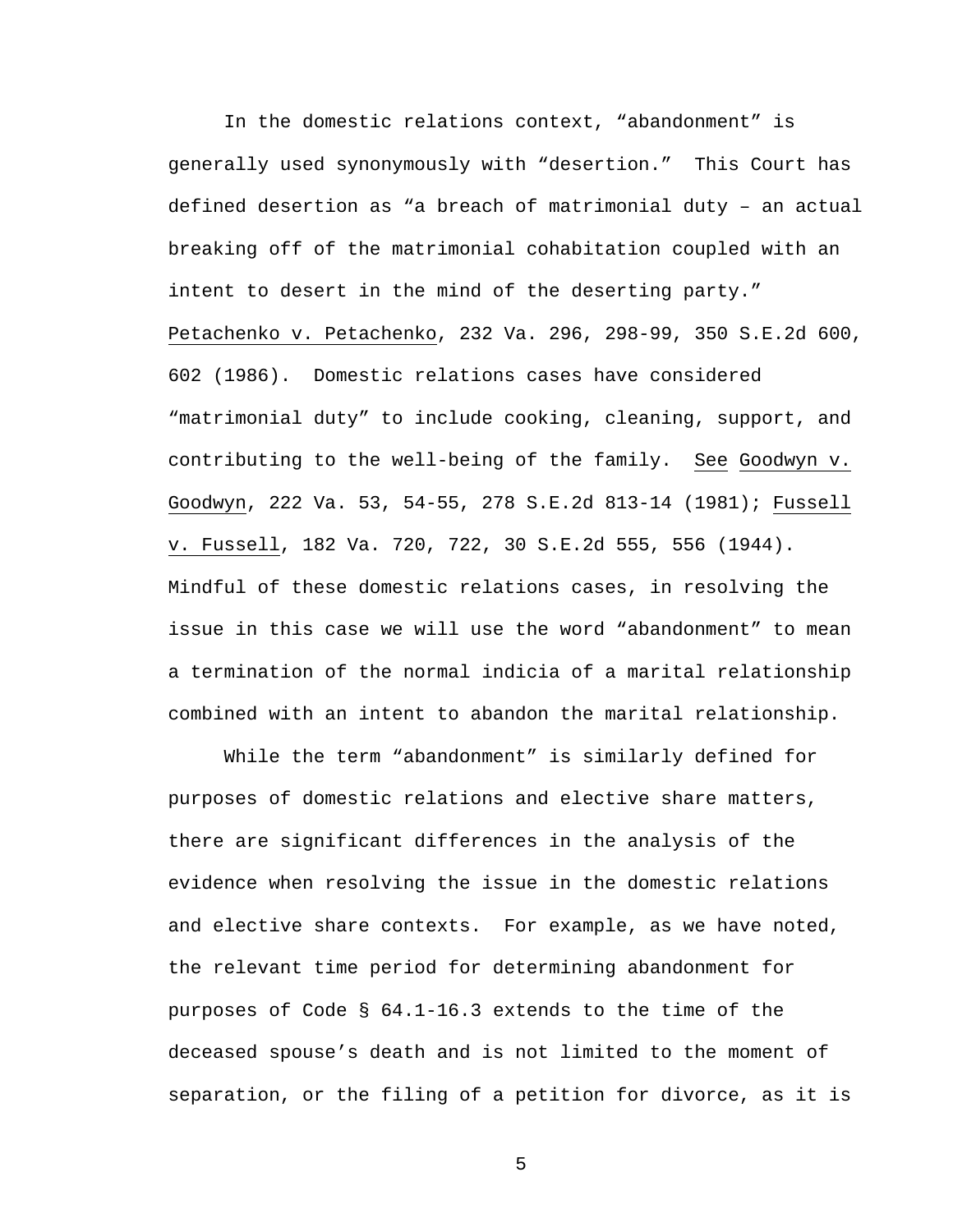when abandonment is the ground upon which a divorce is sought. Compare Sprott v. Sprott, 233 Va. 238, 242, 355 S.E.2d 881, 883 (1987) (finding desertion by wife based on her actions leading to her departure from the marital home), Breschel v. Breschel, 221 Va. 208, 212, 269 S.E.2d 363, 366 (1980) (finding no desertion because wife was legally justified in leaving based on facts leading up to her departure), and Hudgins v. Hudgins, 181 Va. 81, 87, 23 S.E.2d 774, 777 (1943) ("[T]he absenting of one spouse from the other after the institution and during the pendency of a suit for divorce . . . is not desertion in law."), with Code § 64.1-16.3. A second distinction is the effect of the parties' agreement to separate or to seek a divorce. In an elective share analysis, an agreed separation or petition for divorce is relevant evidence of the termination of cohabitation, but is not evidence which defeats a finding of willful abandonment. In contrast, such an agreed separation or divorce petition may preclude a claim of abandonment in a divorce action because a finding of abandonment in that context is based on fault which is inconsistent with parties agreeing to terminate cohabitation or to seek a divorce. With these distinctions in mind, we now turn to the evidence in this case.

In this case, the mutual decision to cease cohabitation and Dorothy's divorce petition based on living separately for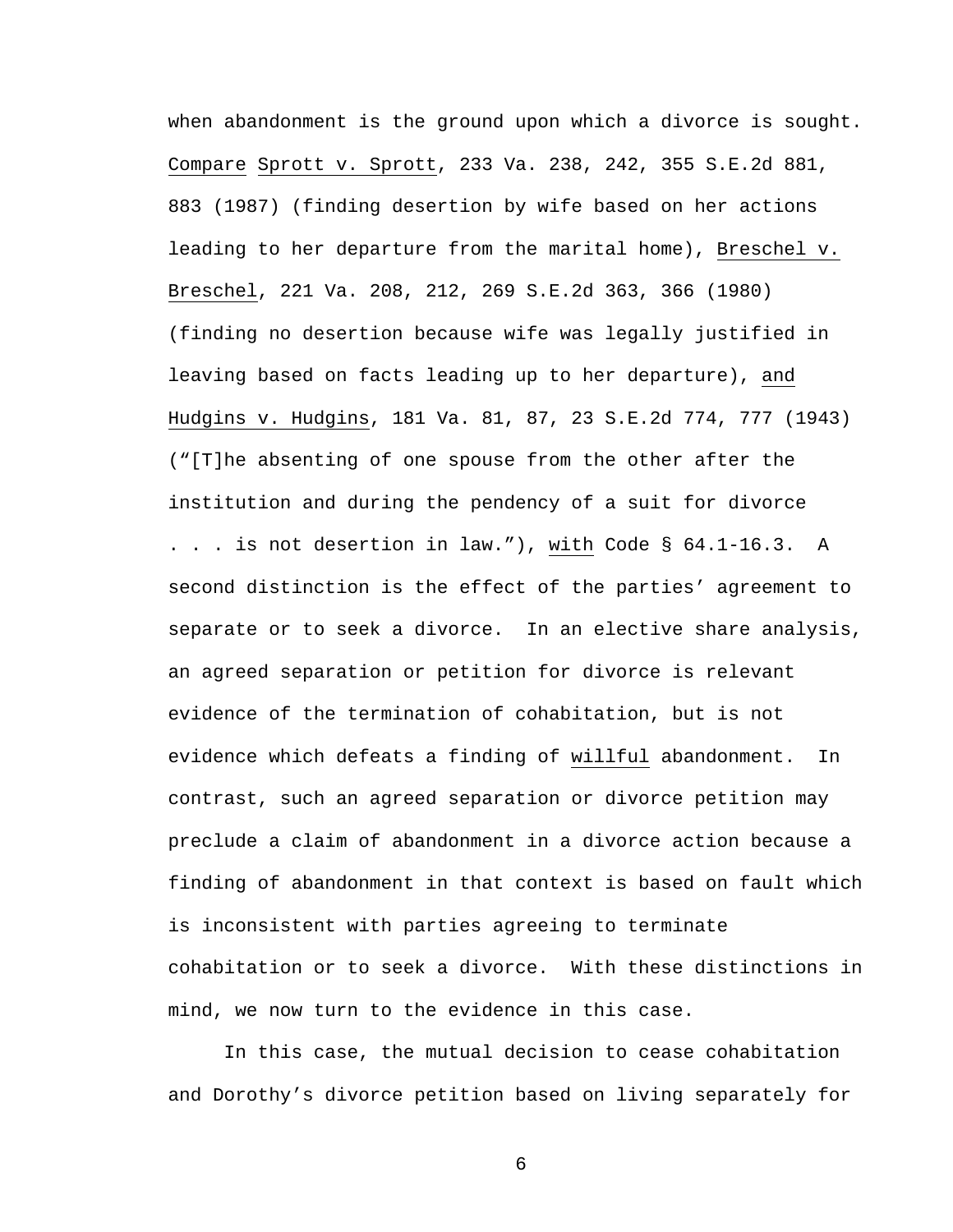more than a year implies that the termination of the marital relationship was not the product of willful abandonment but rather an agreement between the parties. As discussed above, however, this evidence is not dispositive in the context of an elective share claim. The relevant evidence is Marrill's conduct and his intent. Here, the record shows that both before and after Dorothy and Marrill agreed to separate, Marrill's conduct showed a lack of support for Dorothy and the marital relationship. While living together or apart, Marrill provided Dorothy with little or no support or care during her illnesses and recoveries. Financially, Dorothy brought her rental properties into the marriage and managed the properties alone while living with Marrill. Marrill did not contribute to Dorothy's support in this regard.

After the separation, Marrill apparently did not communicate with Dorothy in any meaningful way because he did not even know she was living in New Jersey and did not acknowledge her final illness in any way. He did not support Dorothy financially, emotionally, or physically. Although he testified that he did not want the marriage to end, the trier of fact was not required to believe this testimony; indeed, the trial court found Marrill's testimony incredible. Nothing in the record showed Marrill tried or intended to reconcile with Dorothy. At the time of Dorothy's death, Marrill had